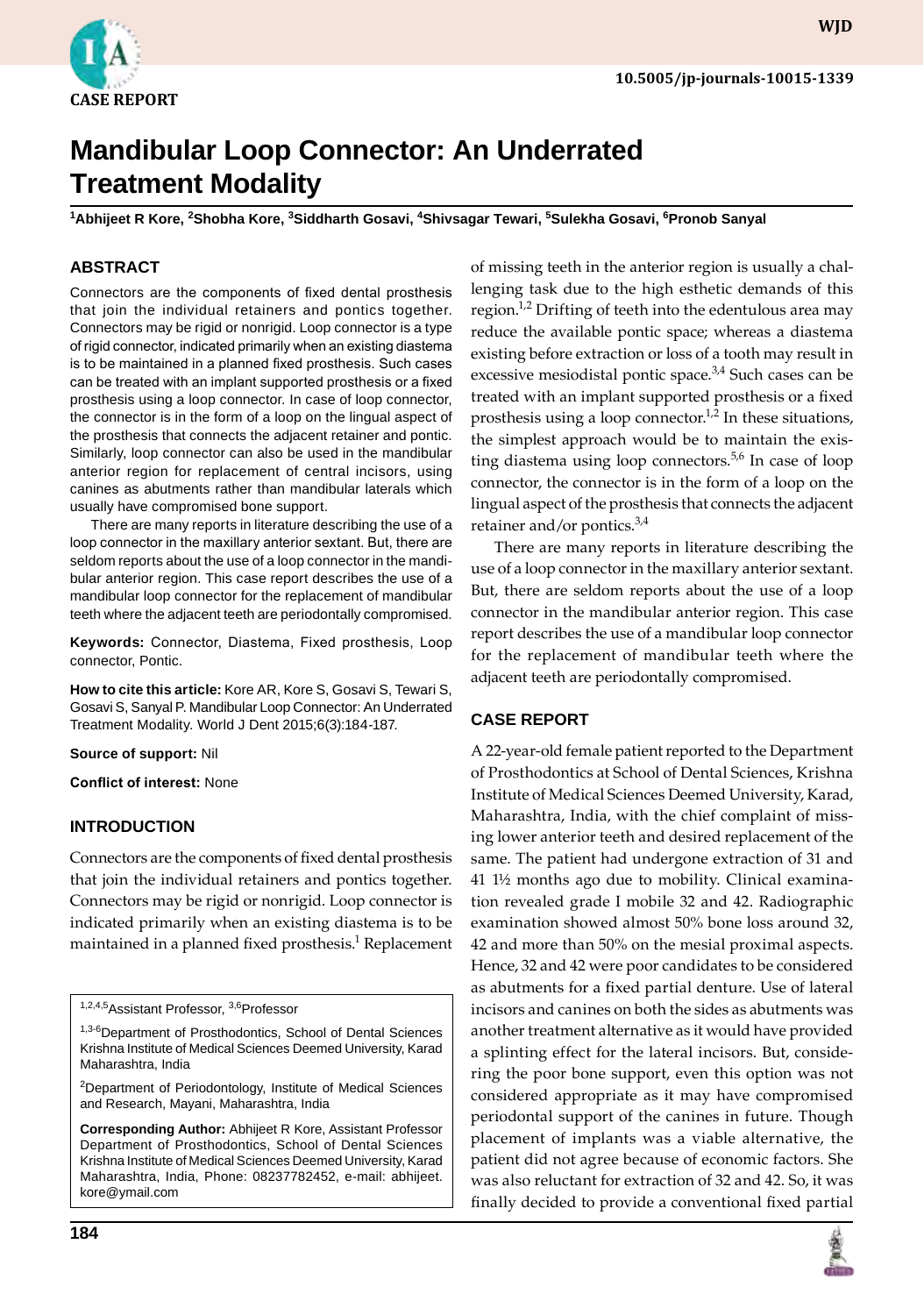*Mandibular Loop Connector: An Underrated Treatment Modality*

denture with the mandibular canines as abutments, to replace both the mandibular central incisors using loop connectors.

## **PROCEDURE**

Before actually starting the prosthodontic treatment, thorough oral prophylaxis was carried out. Tooth preparation of right and left mandibular canine was done to receive porcelain fused to metal crowns, with an equigingival finish line (Figs 1 and 2). Then gingival retraction was carried out using a medicated retraction cord (Ultrapak E, Ultradent products Inc). A polyvinyl siloxane (Aquasil Soft Putty and Aquasil LV, Dentsply Inti) impression was made using the putty reline technique in a rim-lock impression tray and final cast was obtained in die stone (Kalabhai type IV stone). Another impression was made using alginate ( Neocolloid Zhermack clinical) for fabrication of provisional prosthesis. Temporary prosthesis was cemented on 33 and 43 with noneugenol temporary cement (Provicol, VOCO America) replacing both the central incisors (Figs 3 and 4).



Two sets of cast were poured from the elastomeric impression, one for preparation of dies while the other was used to get accurate tissue adaptation of the loop. After preparation of dies on 1st cast, wax pattern for the final prosthesis is fabricated. Initially, wax patterns for retainers and pontics are prepared. Then two loops of 2 mm width; half round in cross-section were fabricated in inlay wax and joined to the retainers' pattern and the pontics' pattern on the lingual aspect. The wax patterns were fabricated with blue inlay wax, casted and copings were finished. Metal try-in was done to verify the fit of the copings as well as of the loop connector. Shade selection was done using Vita 3D master shade guide. Ceramic build-up was completed according to the selected shade (Fig. 5). The final prosthesis was cemented using glass ionomer luting cement (GC, GOLD LABEL, GC Corp, Tokyo, Japan) (Fig. 6). The patient was instructed to maintain proper oral hygiene. Use of dental floss and interdental brush was recommended. Oral hygiene status as well as phonetics was evaluated after 2 weeks. Patient showed satisfactory oral hygiene maintenance and no



**Fig. 1:** Abutment preparation: labial view **Fig. 2:** Abutment preparation: occlusal view





 **Fig. 3:** Provisional: labial view **Fig. 4:** Provisional: occlusal view

*World Journal of Dentistry, July-September 2015;6(3):184-187* **185**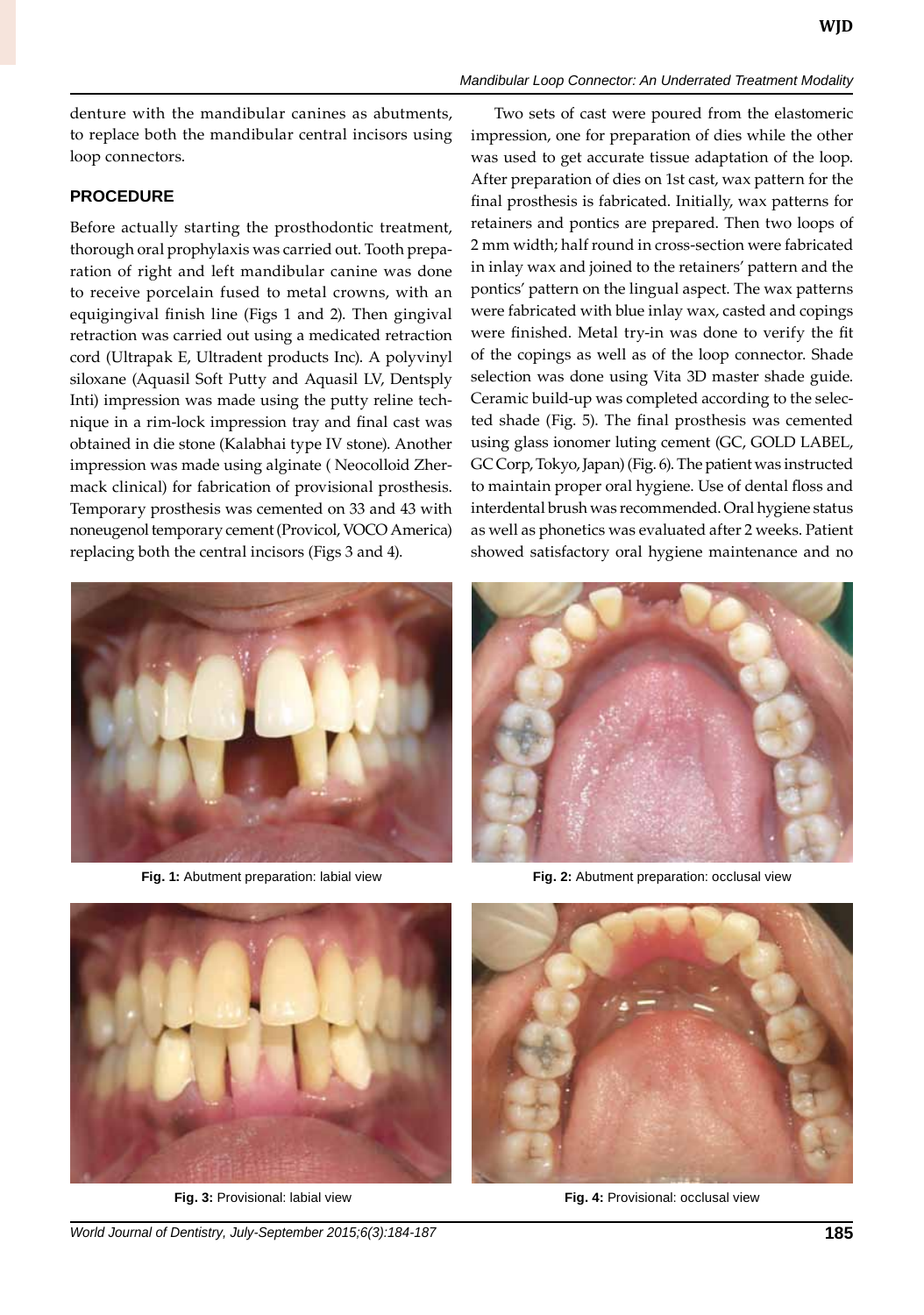



 **Fig. 7:** Preoperative view

difficulty in phonetics. The patient was then instructed to maintain follow-up visits every 6 months. Figures 7 and 8 show the preoperative and postoperative extraoral view of the patient.

# **DISCUSSION**

Presence of excessive mesiodistal pontic space makes esthetic replacement a great challenge to the dentist. Sometimes the dentist may replace the missing tooth with over contoured retainers and pontics which may lead to unesthetic results. Use of innovative techniques to achieve esthetic results in fixed partial denture treatment procedures makes loop connectors a suitable and a viable treatment option. Maximum esthetic results may be obtained if the natural anatomic forms of the teeth are protected and the diastema are maintained with minimal over contouring of the adjacent teeth.<sup>7</sup> Use of loop connector in such cases is now well-documented.

At the same time, loop connector also can be used in some other cases when abutment teeth are not in direct vicinity of the edentulous area. We may face such



 **Fig. 5:** final prosthesis on final cast **Fig. 6:** Final prosthesis after cementation



**Fig. 8:** Postoperative view

condition when the tooth/teeth adjacent to edentulous area are unable to serve as abutment. Though we face such problems regularly in clinical practice, we rarely use loop connector as a solution. Also documentation of such cases in literature is not seen. In the present case report, use of loop connector is described in such a case where mandibular central incisors were replaced with the help of mandibular canines as abutments using loop connector.

Loop connectors have several advantages when it comes to the esthetic appearance, but the patient might object to projecting minor connector in the palatal or lingual region, and it might be a potential food trap for the patient. Meticulous designing is important to ensure that plaque control is not impeded. $8$  While designing loop connector, vestibular depth also should be taken into consideration. Vestibular depth should be sufficient to accommodate loop connector of minimum width required for its rigidity. At the same time, there should be space of at least 3 to 4 mm between gingival margin and superior margin of loop connector.